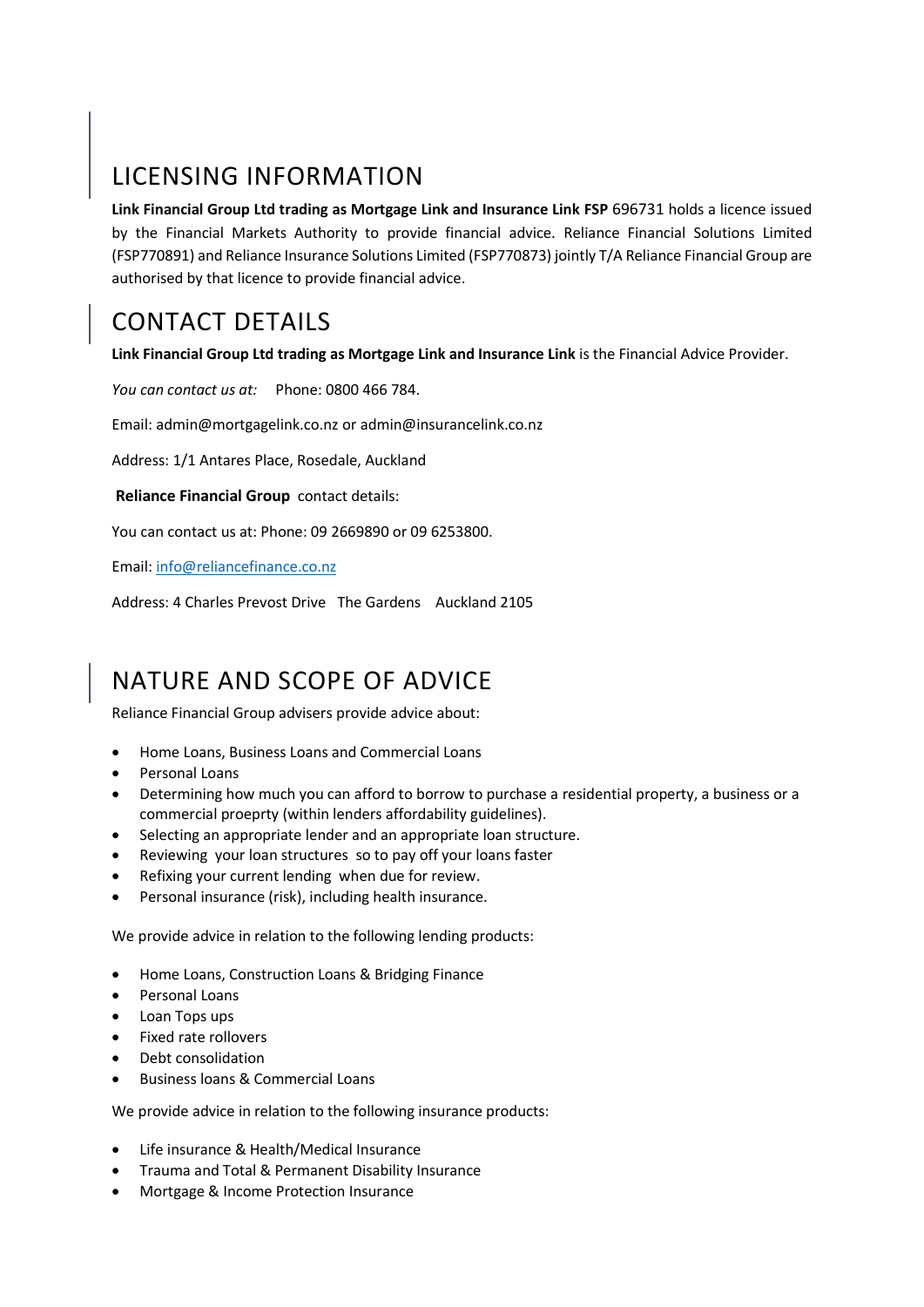• Household expenses cover

We provide advice in relation to products provided by the following companies:

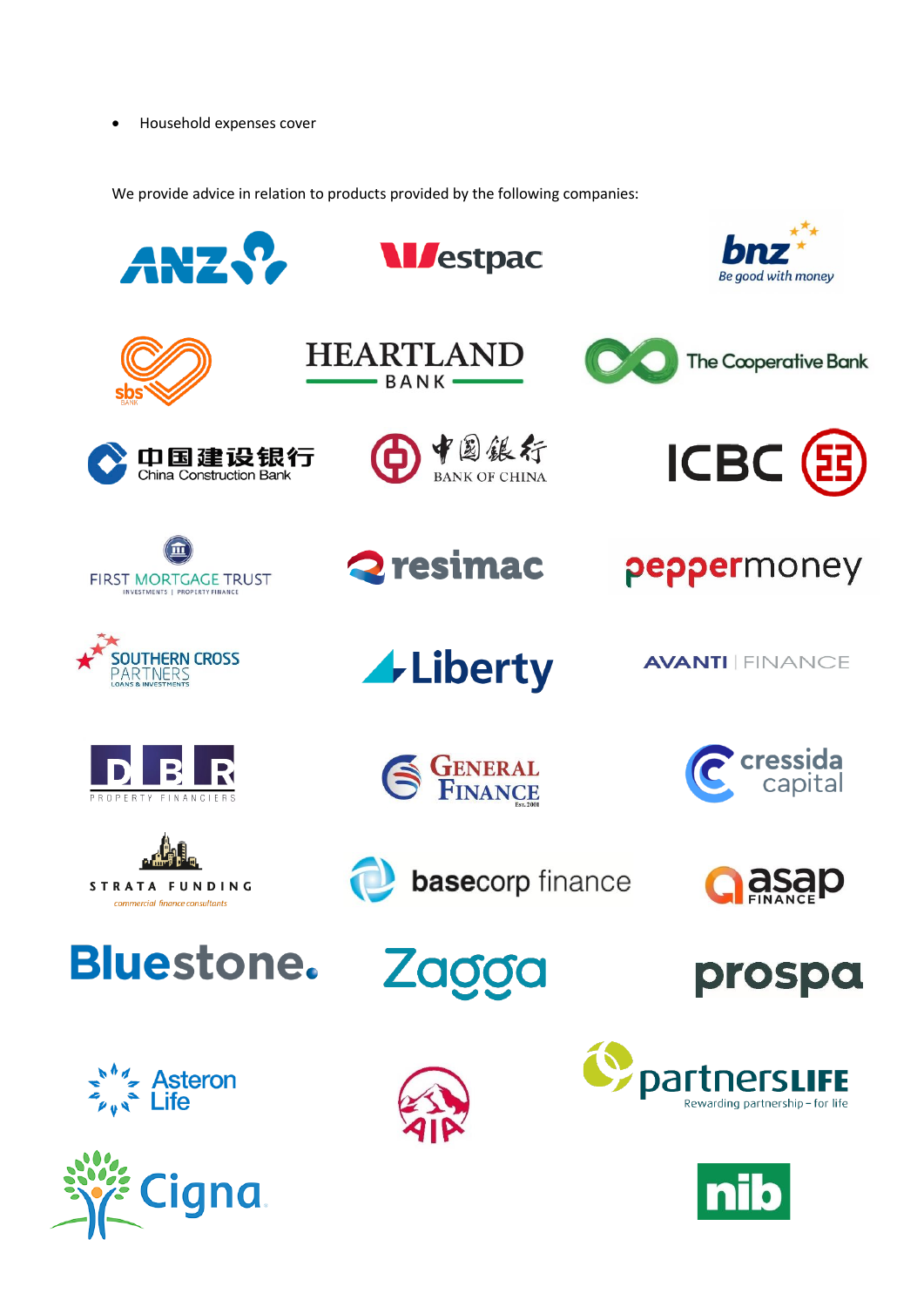## FEES AND EXPENSES

#### **Mortgage and lending planning fee**

• Reliance Financial group advisers are usually remunerated by way of commission, by the providers of the loan products we recommend. On occasion, some providers may not pay a commission. In this situation, we will charge a fee for our advice. The fee payable will be a reflection of the time required to obtain a loan approval for you. Where a fee will be payable for the advice, your Reliance Financial Group adviser will agree the amount of the fee with you *prior to obtaining a lending approval.* This fee can be added to your loan amount and will be paid to Reliance Financial Group at the time your loan is advanced.

#### **Mortgage and lending service fee**

• Should you proceed with a loan implementation after advice from your Reliance Financial Group adviser, and then repay or refinance your loan within two years of your loan being advanced, without giving your Reliance Financial Group adviser the opportunity to assist you with a refinance, Reliance Financial Group may charge you a fee of up to \$2000.

#### **Insurance Service Fee**

No fees are payable by you for insurance advice. However, Reliance Financial Group may charge a fee for financial advice provided to a client if the client cancels a life or health insurance policy within two years of inception. Specific fee information will be advised when the advice is provided. This fee will be payable by the client by the 20<sup>th</sup> of the month after the policy is cancelled.

## CONFLICTS OF INTEREST

**For life insurance and health insurance**, Reliance Financial Group and the financial adviser receive commissions from the insurance companies whose policies we can recommend. If you decide to take out insurance that we recommend, the insurer will pay a commission to Reliance Financial Group and/or the adviser who provides your advice. The amount of the commission is based on the amount of premium associated with your cover; specific commissions will be advised to you when advice is provided.

**For mortgages and lending,** Reliance Financial Group and the financial adviser receive commissions from some of the lenders we can provide recommendations for. If you proceed to implement lending with the lender recommended to you, the lender will pay a commission to your financial adviser. The amount of the commission is based on the amount of the lending; specific remuneration will be advised to you when advice is provided.

From time to time, product providers may also reward us for the overall business we provide to them. They may give us tickets to sports events, hampers, or other incentives.

To ensure that our financial advisers prioritise the client's interests above their own, we follow an advice process that ensures our personalised recommendations are made on the basis of the client's goals and